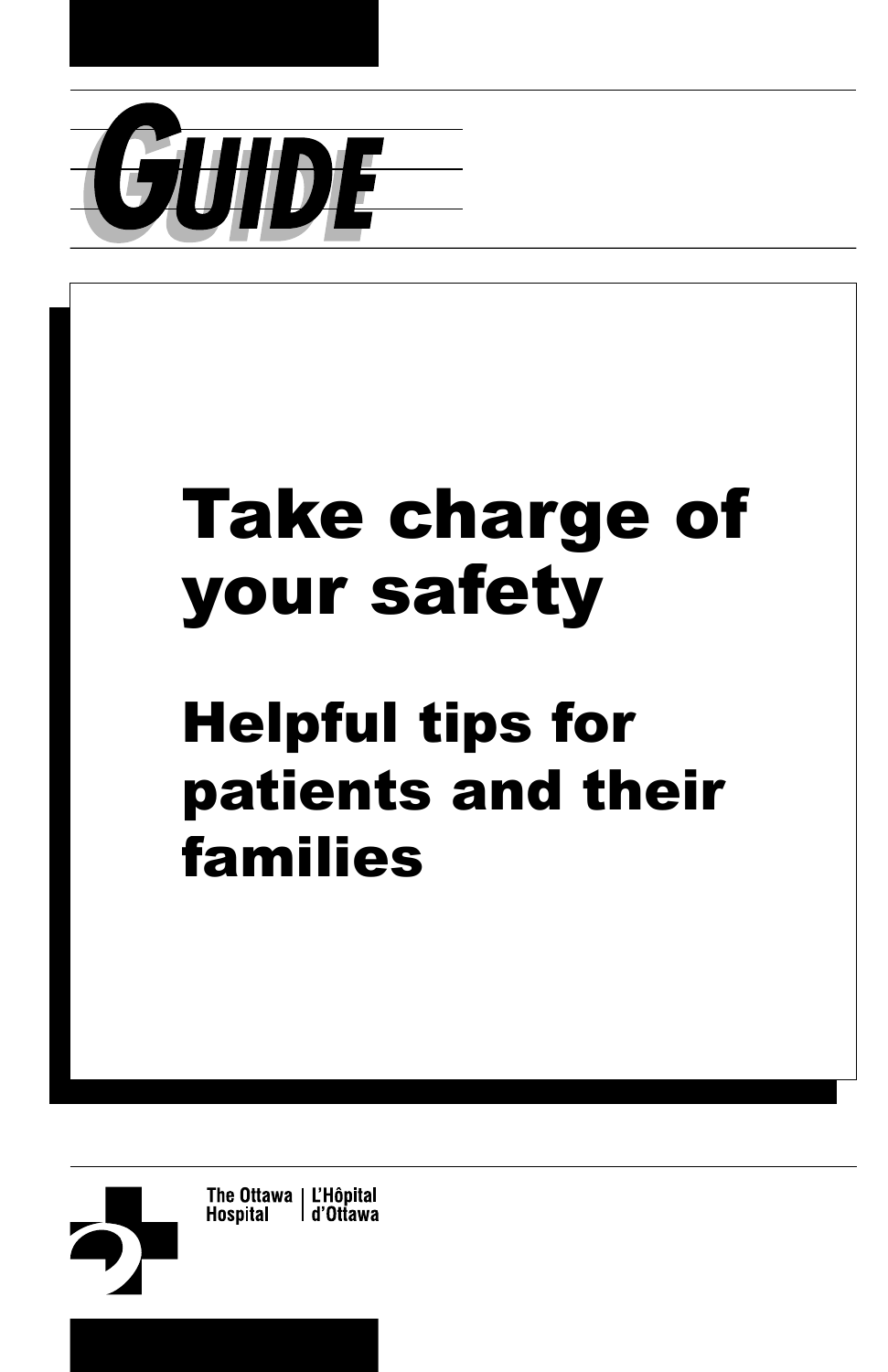#### **Disclaimer**

*This is general information developed by The Ottawa Hospital. It is not intended to replace the advice of a qualified health-care provider. Please consult your health-care provider who will be able to determine the appropriateness of the information for your specific situation.*

**P1137 (03/2015)** 

Printed at The Ottawa Hospital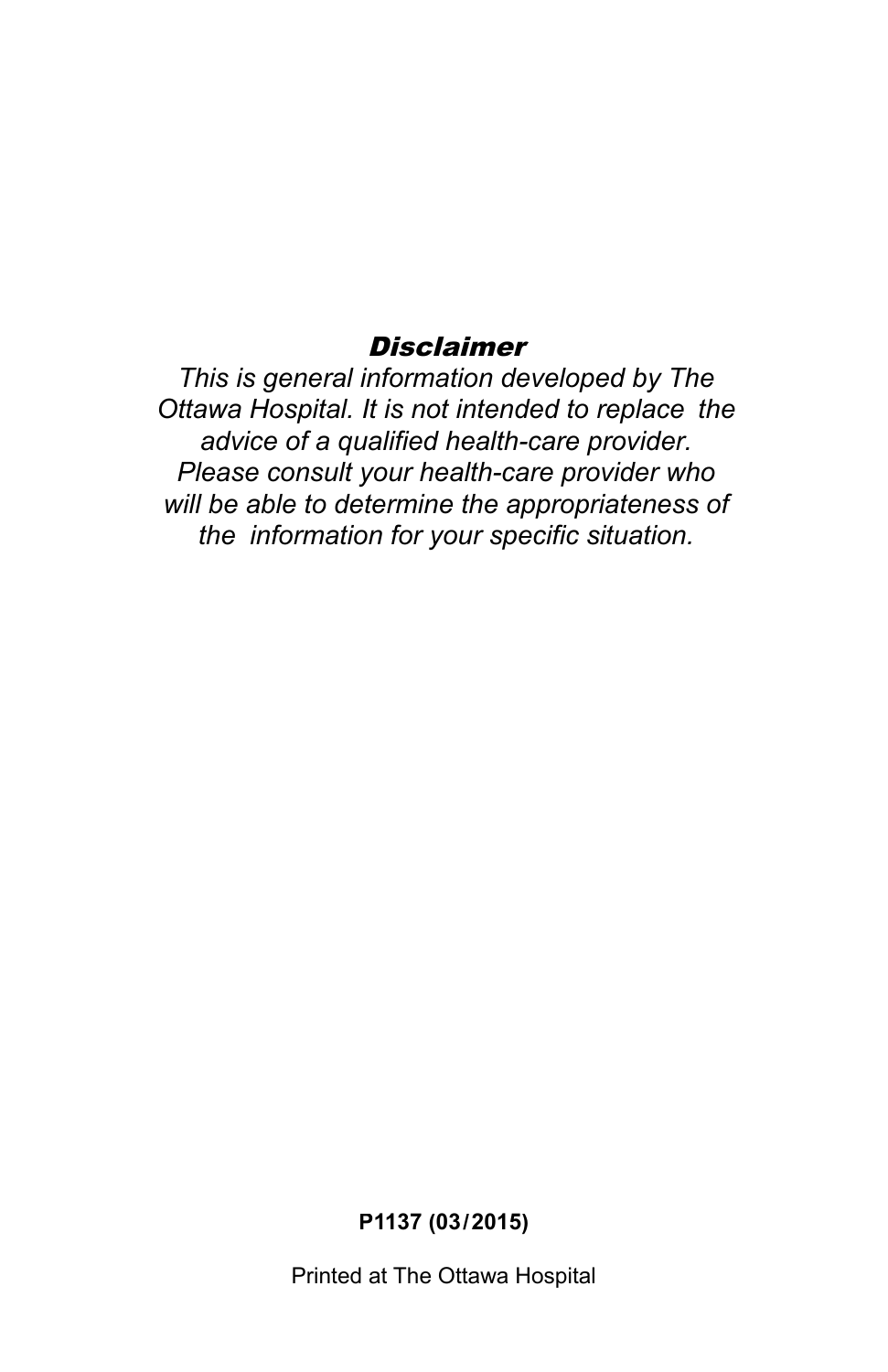Our vision is to give each patient the world-class care, exceptional service and compassion we would want for our loved ones. A big part of this is keeping you safe while you're a patient at The Ottawa Hospital.

## Your role as a patient or family member

As a patient, you are at the centre of the health-care team. You and your family members can help you stay safe in the hospital by working with your doctors, nurses and other staff members. It is important to understand the health care you receive.

- Be aware of safety risks in hospital
- Ask questions
- Ask for help
- Listen carefully
- Talk about any concerns you have

## Be Aware—Safety risks in hospital

Hospitals are places of recovery and healing but there are also safety risks for patients, such as infections, falls and medication errors that can happen despite our best efforts.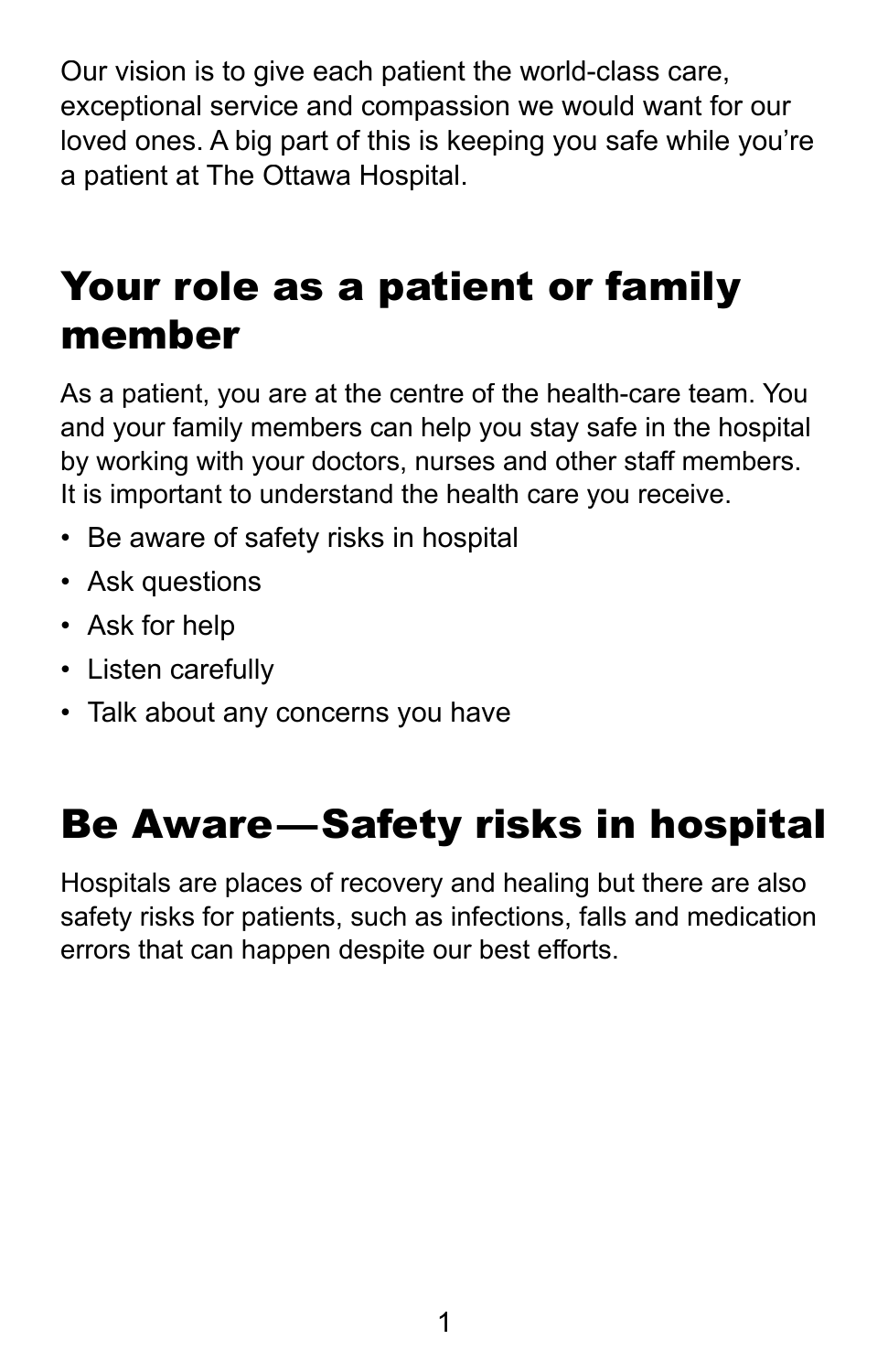Here are some tips to help you and your family stay safe.

## 1) Avoid infections

Infections are one of the most common safety hazards in the hospital.

#### How to reduce your risk:

- Wash your hands often with soap and water or hand sanitizer. Ask your visitors to do the same.
- Ask your nurse or doctor if they've cleaned their hands before examining you or giving you medicine. Really—it's okay to ask!
- Ask your family and friends not to visit you if they are sick. If people with a cough, sore throat, runny nose or nasal congestion must visit, they need wear a mask.
- If you sneeze or cough, cover your mouth and nose with your elbow or tissue.
- follow the directions from the nurse. • If you visit a patient in isolation,



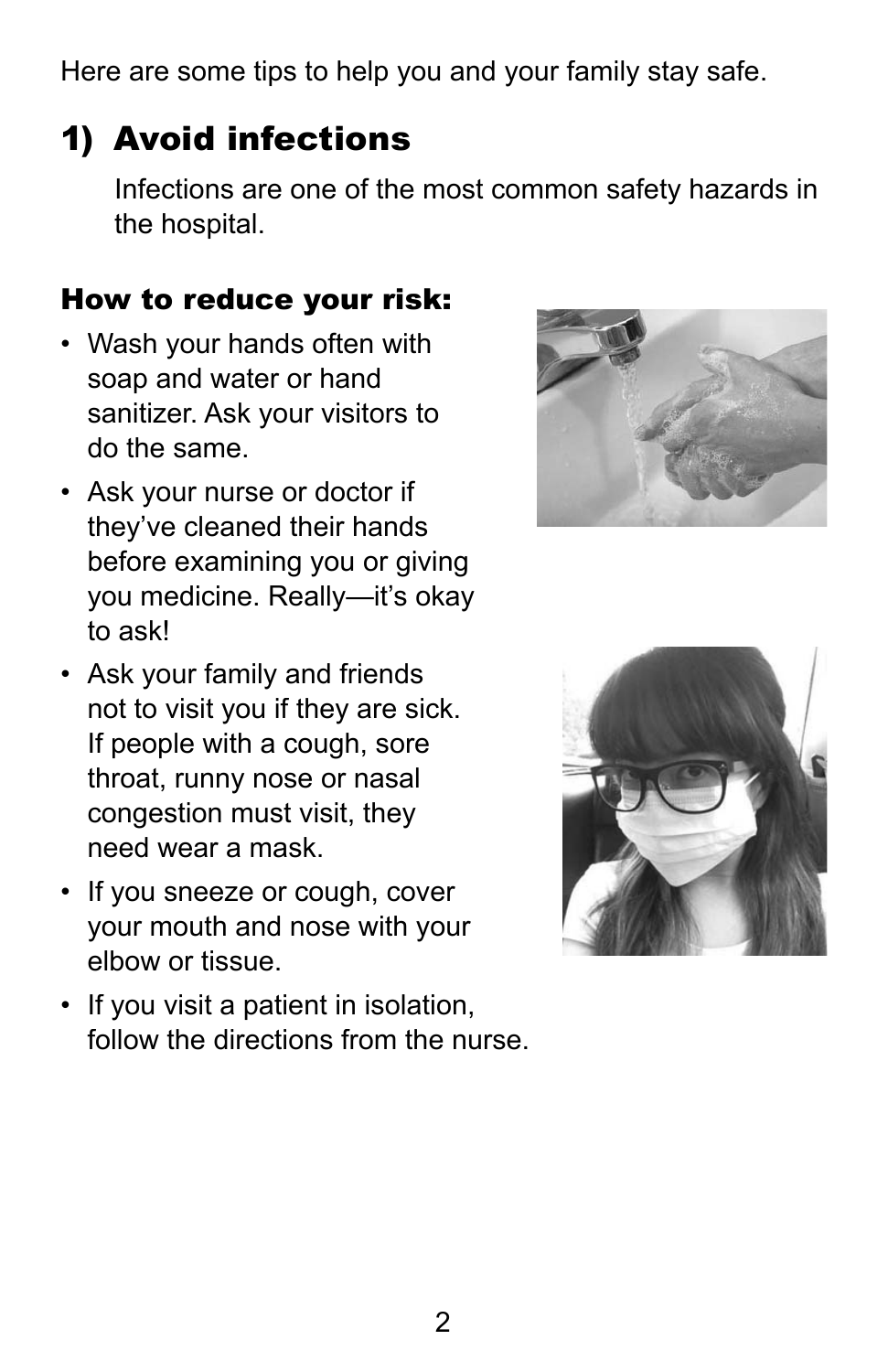## 2) Avoid falls

Your illness, surgery or medicines can make you more likely to fall.

### How to reduce your risk:

• If you are asked not to get up without help, please wait for assistance.



- on the floor. • Rubber-soled slippers are best. Avoid bathrobes or pants that drag
- If you use a wheelchair, make sure the brakes are on before sitting down.
- If you use a walker or cane, use it at all times.
- Keep your call button, telephone and personal items within easy reach.
- Keep your room free of clutter.
- Let your health-care team know if you have fallen in the past, or think you may fall easily.



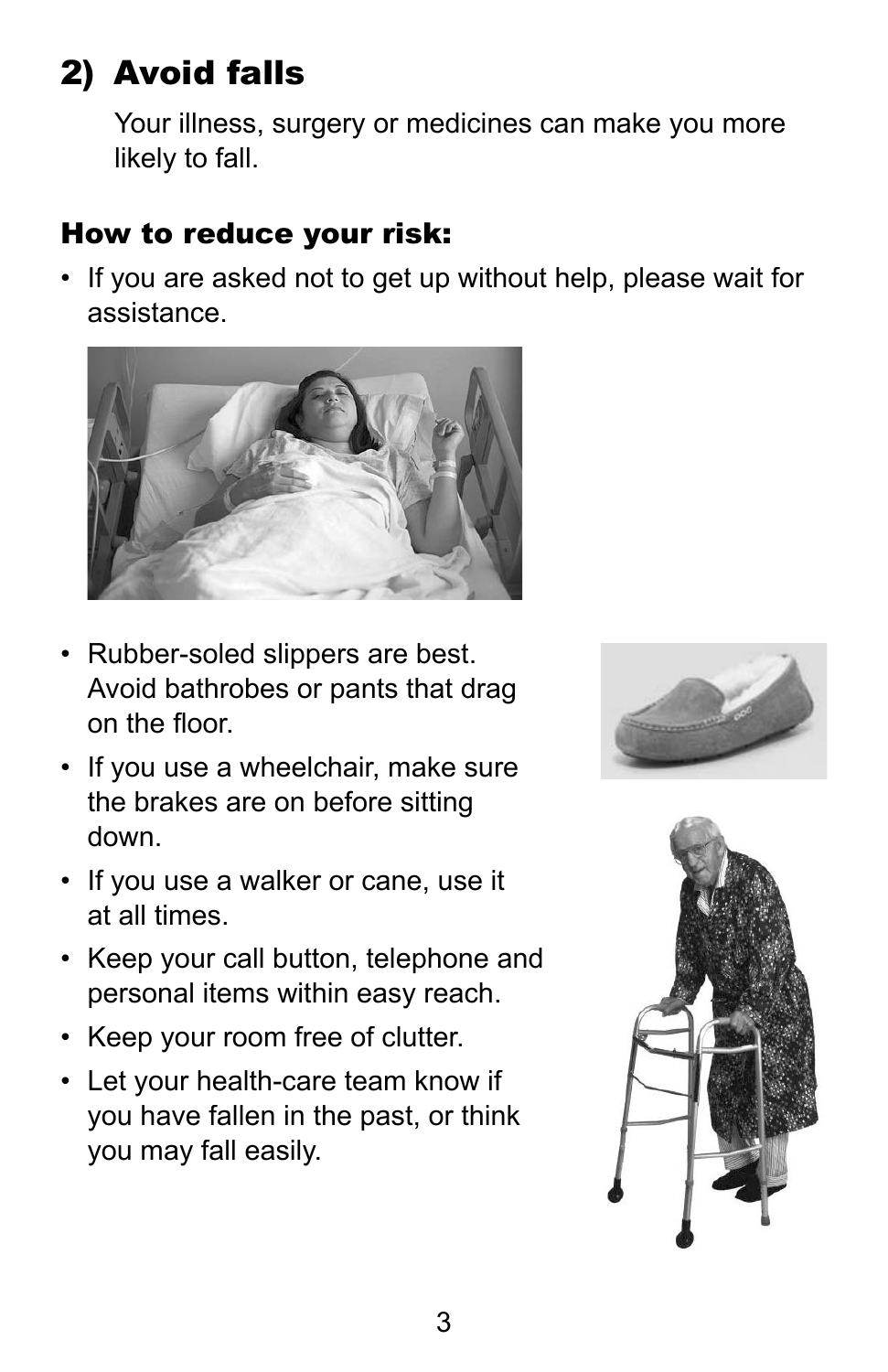## 3) Learn about your medicines

You should always keep a list of the medicines you are taking, including why you are taking them and how to take them properly.

#### How to reduce your risk in the hospital:

• Tell your health-care team about all the medicines, drugs or alcohol (name, strength, and how often) you're taking and why. Make sure you include over-thecounter medicine, vitamins, herbal remedies, food supplements, patches, drops, or inhalers.



- When you are given medicine, ask what it is and what it's for.
- Before taking any medicine, ask your nurse to check your hospital bracelet to make sure the medicine is for you.
- If the medicine looks different from what you're used to taking, ask your nurse to verify that it is prescribed for you.
- When you're ready to go home, you'll get a list of current medicines to take at home. Review this list and ask questions if you don't understand what or why you're taking a certain medicine. Bring your medicine list with you to your next doctor's appointment and throw away any old list.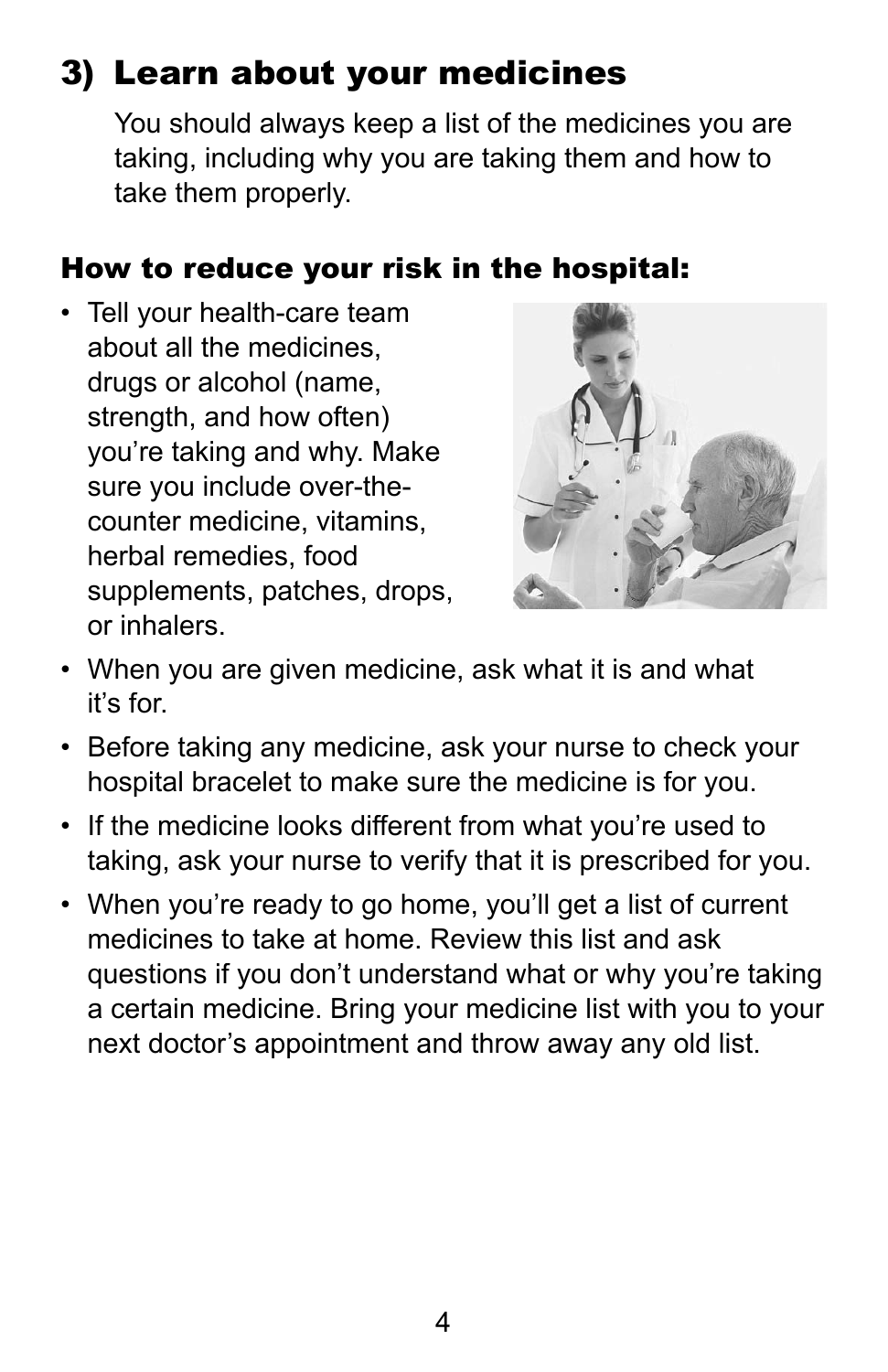### How to reduce your risk at home:

 be able to either. • When filling a prescription, make sure you can read the handwriting. If you can't read it, the pharmacist might not



- When picking up the prescription, read the label and make sure you understand how much to take and when. If it's hard to read, ask for help.
- Try to use the same pharmacy so it can track all your prescriptions.
- Check the labels on medicine containers before taking them. Know how you're supposed to take the medicine, and what to do if you have side effects. Know if the medicine is safe to take with other medicines, vitamins, herbs or foods.
- If you don't understand something about your medicines, ask your doctor or pharmacist to explain.
- If you cannot fill your prescription, tell your doctor and why.

# Ask questions

Learn about your medical condition, your treatment, appointments and any medicines you are taking. If there is anything you do not understand, feel comfortable to ask questions. Keep asking until you have all the information you need. A family member or caregiver, or an interpreter, can ask your questions for you if you cannot. If you think of a question at home, write it down and ask during your next visit.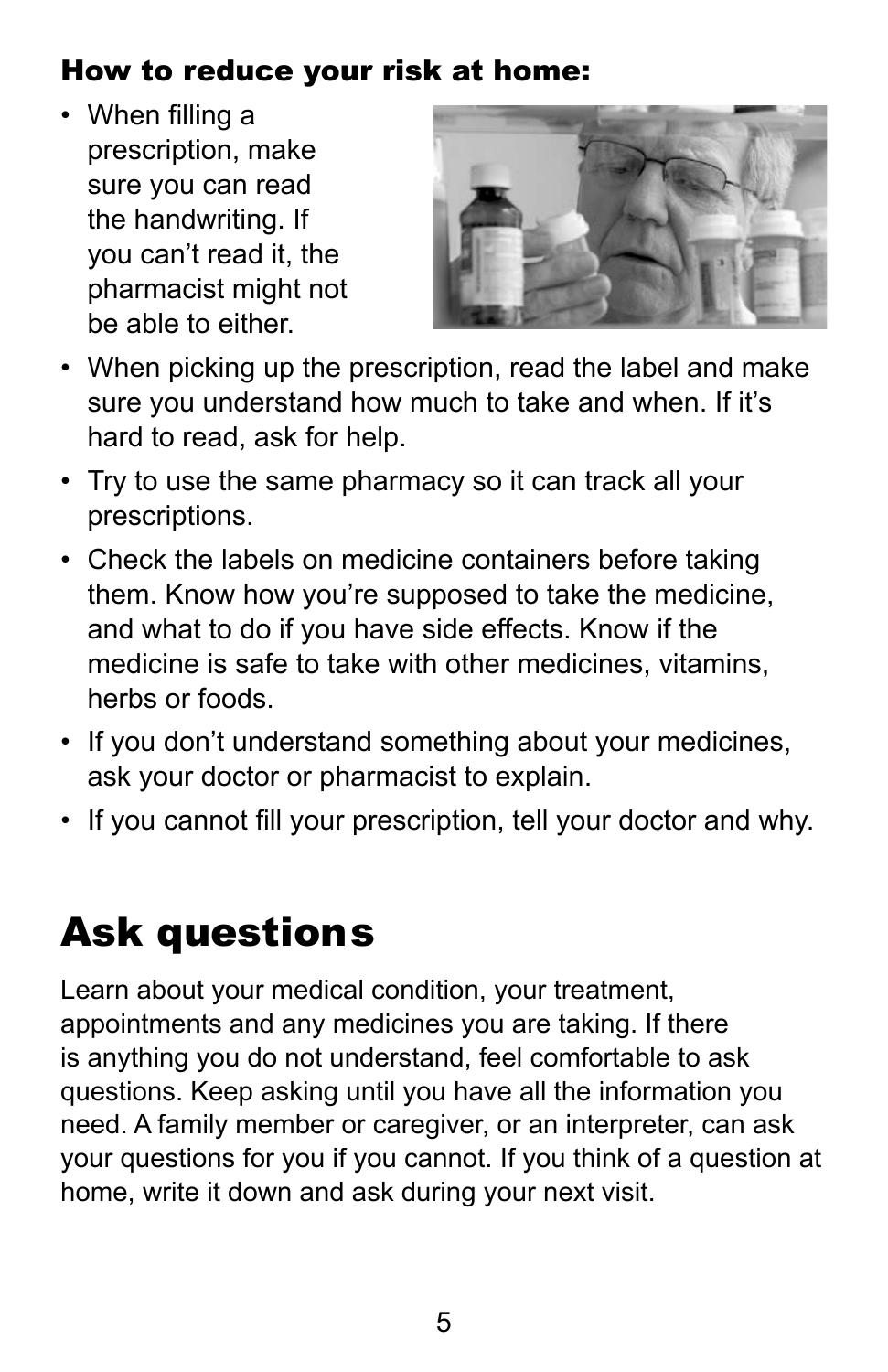# Ask for help

- If it is dark, ask for lights to be turned on before moving around.
- If you need someone to watch you do your exercises, ask someone to come in.
- If you are on oxygen, ask for help when going to the washroom and walking.
- If you are unsure how to use equipment, ask someone to show you.



- Ask your health-care professionals who they are. All hospital employees doctors, nurses and other staff—wear photo identification badges.
- Carefully read all medical forms before you sign them. Ask that anything you do not understand be explained to you before you sign.

# Listen carefully

Listen carefully and ask for more information, especially if you do not understand. Take notes and bring a friend or family member with you for support. Ask for the doctor or nurse to provide written material. If you use a hearing aid, make sure it is cleaned and batteries are fresh so you can hear well.